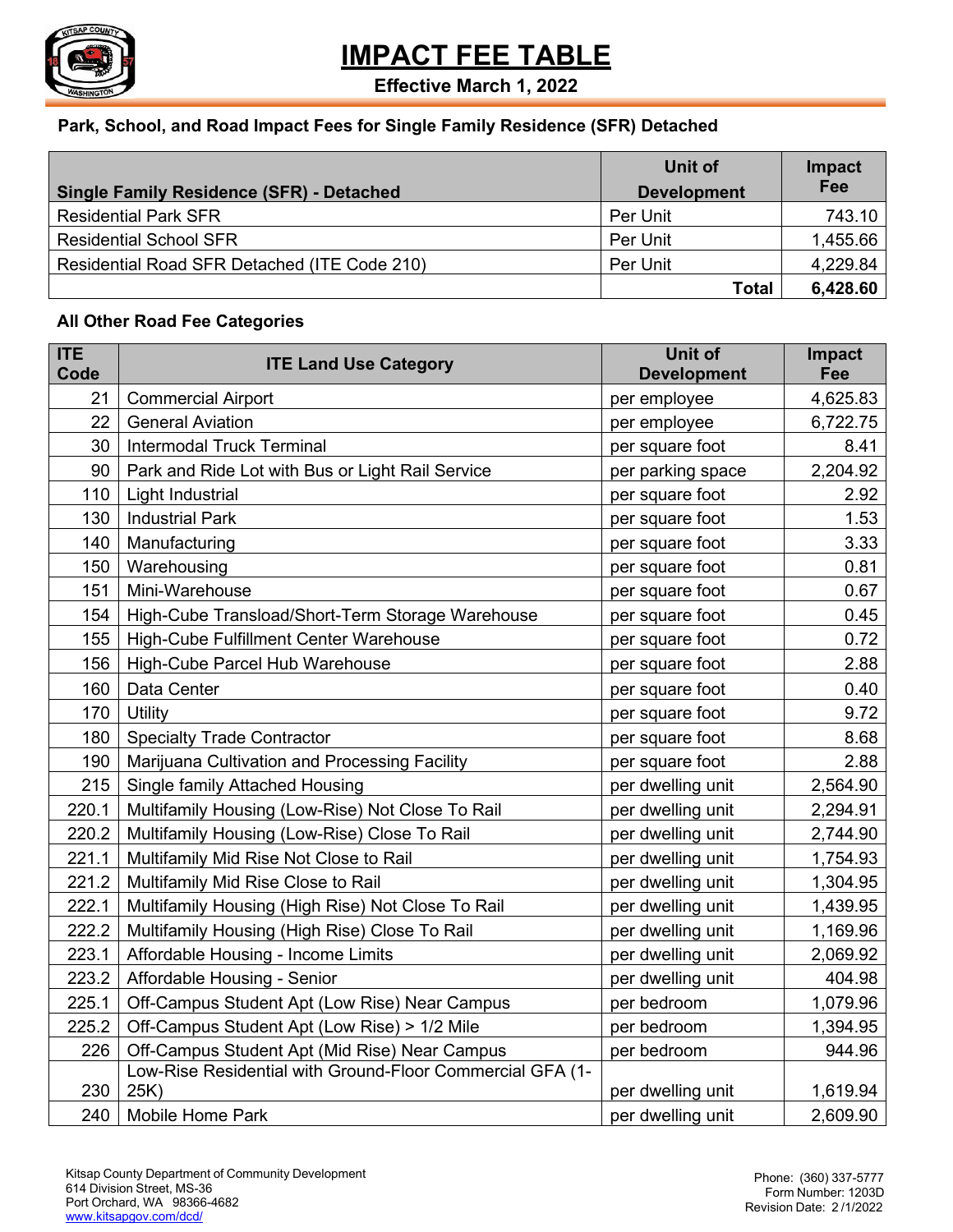

### **Effective March 1, 2022**

| <b>ITE</b><br>Code | <b>ITE Land Use Category</b>                | <b>Unit of</b><br><b>Development</b> | <b>Impact</b><br>Fee |
|--------------------|---------------------------------------------|--------------------------------------|----------------------|
| 251                | Senior Adult Housing - Single Family        | per dwelling unit                    | 1,349.95             |
| 252                | Senior Adult Housing - Multifamily          | per dwelling unit                    | 1,124.96             |
| 253                | <b>Congregate Care Facility</b>             | per dwelling unit                    | 809.97               |
| 254                | <b>Assisted Living</b>                      | per bed                              | 1,079.96             |
| 255                | <b>Continued Care Retirement Community</b>  | per unit                             | 854.97               |
| 260                | <b>Recreational Homes</b>                   | per dwelling unit                    | 1,304.95             |
| 265                | Timeshare                                   | per dwelling unit                    | 2,834.89             |
| 270                | <b>Residential Planned Unit Development</b> | per dwelling unit                    | 3,104.88             |
| 310                | Hotel                                       | per room                             | 2,654.90             |
| 311                | <b>All Suites Hotel</b>                     | per room                             | 1,619.94             |
| 312                | <b>Business Hotel</b>                       | per room                             | 1,394.95             |
| 320                | Motel                                       | per room                             | 1,619.94             |
| 330                | <b>Resort Hotel</b>                         | per room                             | 1,844.93             |
| 411                | <b>Public Park</b>                          | acres                                | 494.98               |
| 416                | Campground/Recreational Vehicle Park        | occupied campsite                    | 1,214.95             |
| 420                | Marina                                      | berth                                | 944.96               |
| 430                | <b>Golf Course</b>                          | per hole                             | 13,094.51            |
| 431                | <b>Miniature Golf Course</b>                | per hole                             | 1,484.94             |
| 432                | <b>Golf Driving Range</b>                   | per driving position                 | 5,624.79             |
| 433                | <b>Batting Cage</b>                         | per cage                             | 9,989.63             |
| 434                | Rock Climbing Gym                           | per square foot                      | 7.38                 |
| 435                | <b>Multipurpose Recreational Facility</b>   | per square foot                      | 16.11                |
| 436                | <b>Trampoline Park</b>                      | per square foot                      | 6.75                 |
| 437                | <b>Bowling Alley</b>                        | per lane                             | 5,849.78             |
| 440                | <b>Adult Cabaret</b>                        | per square foot                      | 13.18                |
| 445                | Movie Theater                               | per screen                           | 62,817.65            |
| 452                | <b>Horse Racetrack</b>                      | per seat                             | 269.99               |
| 454                | Dog Racetrack                               | per attendee                         | 674.97               |
| 462                | <b>Professional Baseball Stadium</b>        | per attendee                         | 674.97               |
| 465                | Ice Skating Rink                            | per square foot                      | 5.98                 |
| 473                | Casino                                      | per square foot                      | 101.74               |
| 480                | <b>Amusement Park</b>                       | per acre                             | 17,774.34            |
| 482                | <b>Water Slide Park</b>                     | per parking space                    | 1,259.95             |
| 488                | Soccer Complex                              | per field                            | 73,932.24            |
| 490                | <b>Tennis Courts</b>                        | per tennis court                     | 18,944.29            |
| 491                | Racquet/Tennis Club                         | per tennis court                     | 17,189.36            |
| 492                | <b>Health/Fitness Club</b>                  | per square foot                      | 15.52                |
| 493                | <b>Athletic Club</b>                        | per square foot                      | 28.30                |
| 495                | <b>Recreational Community Center</b>        | per square foot                      | 11.25                |
| 501                | <b>Military Base</b>                        | per employee                         | 1,754.93             |
| 520                | <b>Elementary School</b>                    | per student                          | 719.97               |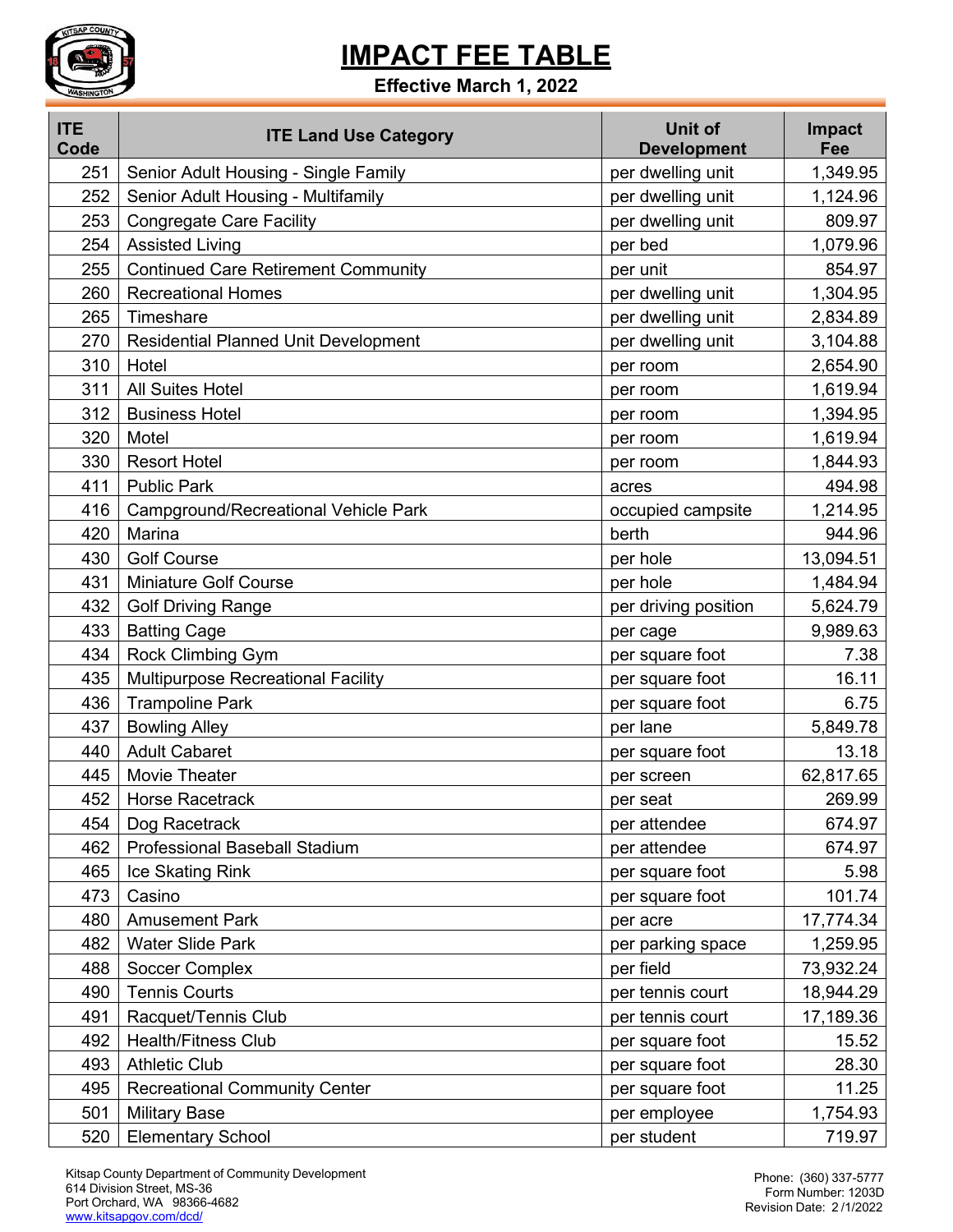

### **Effective March 1, 2022**

| <b>ITE</b><br>Code | <b>ITE Land Use Category</b>                          | Unit of<br><b>Development</b> | Impact<br>Fee |
|--------------------|-------------------------------------------------------|-------------------------------|---------------|
| 522                | Middle/Jr High School                                 | per student                   | 674.97        |
| 525                | <b>High School</b>                                    | per student                   | 629.98        |
| 528                | <b>School District Office</b>                         | per square foot               | 9.18          |
| 530                | Private K-8                                           | per student                   | 1,169.96      |
| 532                | Private K-12                                          | per student                   | 764.97        |
| 534                | <b>Private School</b>                                 | per student                   | 854.97        |
| 536                | <b>Charter Elementary School</b>                      | per student                   | 719.97        |
| 540                | Jr. /Community College                                | per student                   | 494.98        |
| 550                | University                                            | per student                   | 674.97        |
| 560                | Church                                                | per square foot               | 2.20          |
| 561                | Synagogue                                             | per square foot               | 13.14         |
| 562                | Mosque                                                | per square foot               | 18.99         |
| 565                | Day Care Center                                       | per square foot               | 50.04         |
| 566                | Cemetery                                              | per acre                      | 2,069.92      |
| 571                | <b>Adult Detention Facility</b>                       | per bed                       | 359.99        |
| 575                | <b>Fire and Rescue Station</b>                        | per employee                  | 1,979.93      |
| 580                | Museum                                                | per square foot               | 0.81          |
| 590                | Library                                               | per square foot               | 36.72         |
| 610                | Hospital                                              | per square foot               | 3.87          |
| 620                | <b>Nursing Home</b>                                   | per bed                       | 629.98        |
| 630                | Clinic                                                | per square foot               | 16.60         |
| 640                | Animal Hospital/Veterinary Clinic                     | per square foot               | 15.88         |
| 650                | Free-Standing Emergency Room                          | per square foot               | 6.84          |
| 710                | <b>General Office</b>                                 | per square foot               | 6.48          |
| 712                | <b>Small Office Building</b>                          | per square foot               | 9.72          |
| 714                | <b>Corporate Headquarters Building</b>                | per square foot               | 5.85          |
| 715                | <b>Single Tenant Office Building</b>                  | per square foot               | 7.92          |
| 720.1              | Medical-Dental Office Building - Stand Alone          | per square foot               | 17.68         |
|                    | Medical-Dental Office Building - Within/Near Hospital |                               |               |
| 720.2              | Campus                                                | per square foot               | 12.78         |
| 730                | <b>Government Office Building</b>                     | per square foot               | 7.69          |
| 731                | <b>State Motor Vehicles Department</b>                | per square foot               | 23.40         |
| 732                | <b>United States Post Office</b>                      | per square foot               | 50.44         |
| 750                | <b>Office Park</b>                                    | per square foot               | 5.85          |
| 760                | <b>Research and Development Center</b>                | per square foot               | 4.41          |
| 770                | <b>Business Park</b>                                  | per square foot               | 5.49          |
| 810                | <b>Tractor Supply Store</b>                           | per square foot               | 6.30          |
| 811                | <b>Construction Equipment Rental Store</b>            | per square foot               | 4.45          |
| 812                | <b>Building Material/Lumber Store</b>                 | per square foot               | 10.12         |
| 813                | <b>Free-Standing Discount Superstore</b>              | per square foot               | 13.83         |
| 814                | <b>Variety Store</b>                                  | per square foot               | 19.90         |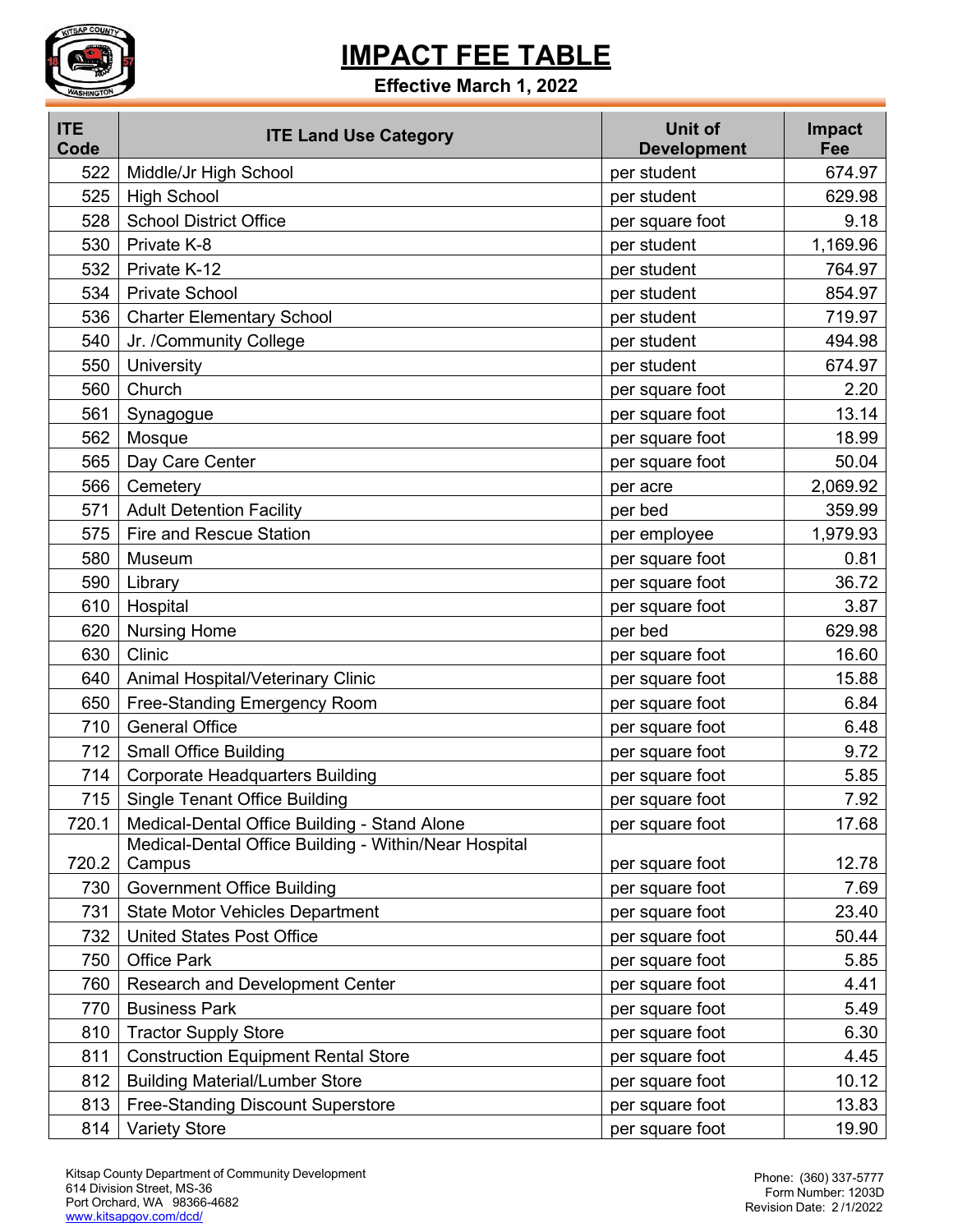

#### **Effective March 1, 2022**

| <b>ITE</b><br>Code | <b>ITE Land Use Category</b>               | Unit of<br><b>Development</b> | Impact<br>Fee |
|--------------------|--------------------------------------------|-------------------------------|---------------|
| 815                | <b>Free-Standing Discount Store</b>        | per square foot               | 18.15         |
| 816                | <b>Hardware/Paint Store</b>                | per square foot               | 9.92          |
| 817                | <b>Nursery</b>                             | per square foot               | 23.11         |
| 818                | Nursery (Wholesale)                        | per square foot               | 23.58         |
| 820                | Shopping center > 150 K                    | per square foot               | 10.10         |
| 821.1              | Shopping plaza 40-150K with Supermarket    | per square foot               | 26.82         |
| 821.2              | Shopping plaza 40-150K W/O Supermarket     | per square foot               | 15.41         |
| 822                | Strip Retail Plaza (<40K)                  | per square foot               | 19.57         |
| 823                | <b>Factory Outlet Center</b>               | per square foot               | 6.80          |
| 840                | <b>Automobile Sales New</b>                | per square foot               | 10.89         |
| 841                | <b>Automobile Sales Used</b>               | per square foot               | 16.87         |
| 842                | <b>Recreational Vehicle Sales</b>          | per square foot               | 3.46          |
| 843                | <b>Automobile Part Sales</b>               | per square foot               | 12.57         |
| 848                | <b>Tire Store</b>                          | per square foot               | 12.15         |
| 849                | <b>Tire Superstore</b>                     | per square foot               | 6.84          |
| 850                | Supermarket                                | per square foot               | 25.78         |
| 851                | <b>Convenience Market</b>                  | per square foot               | 108.28        |
| 857                | <b>Discount Club</b>                       | per square foot               | 11.88         |
| 860                | <b>Wholesale Market</b>                    | per square foot               | 7.92          |
| 861                | <b>Sporting Goods Superstore</b>           | per square foot               | 7.99          |
| 862                | Home Improvement Superstore                | per square foot               | 5.98          |
| 863                | <b>Electronic Superstore</b>               | per square foot               | 11.47         |
| 864                | Toy/Children's Superstore                  | per square foot               | 18.67         |
| 865                | <b>Baby Superstore</b>                     | per square foot               | 6.80          |
| 866                | Pet Supply Superstore                      | per square foot               | 13.26         |
| 867                | <b>Office Supply Superstore</b>            | per square foot               | 10.35         |
| 868                | <b>Book Superstore</b>                     | per square foot               | 59.12         |
| 869                | <b>Discount Home Furnishing Superstore</b> | per square foot               | 5.86          |
| 872                | <b>Bed and Linen Superstore</b>            | per square foot               | 8.29          |
| 875                | <b>Department Store</b>                    | per square foot               | 7.28          |
| 876                | <b>Apparel Store</b>                       | per square foot               | 15.39         |
| 879                | Arts and Crafts Store                      | per square foot               | 23.19         |
| 880                | Pharmacy/Drug Store W/O Drive Thru         | per square foot               | 18.00         |
| 881                | Pharmacy/Drug Store With Drive Thru        | per square foot               | 23.52         |
| 882                | Marijuana Dispensary                       | per square foot               | 85.14         |
| 890                | <b>Furniture Store</b>                     | per square foot               | 1.10          |
| 897                | <b>Medical Equipment Store</b>             | per square foot               | 5.58          |
| 899                | <b>Liquor Store</b>                        | per square foot               | 47.86         |
| 911                | Walk-in Bank                               | per square foot               | 26.75         |
| 912                | Drive-in Bank                              | per square foot               | 61.45         |
| 918                | Hair Salon                                 | per square foot               | 6.52          |